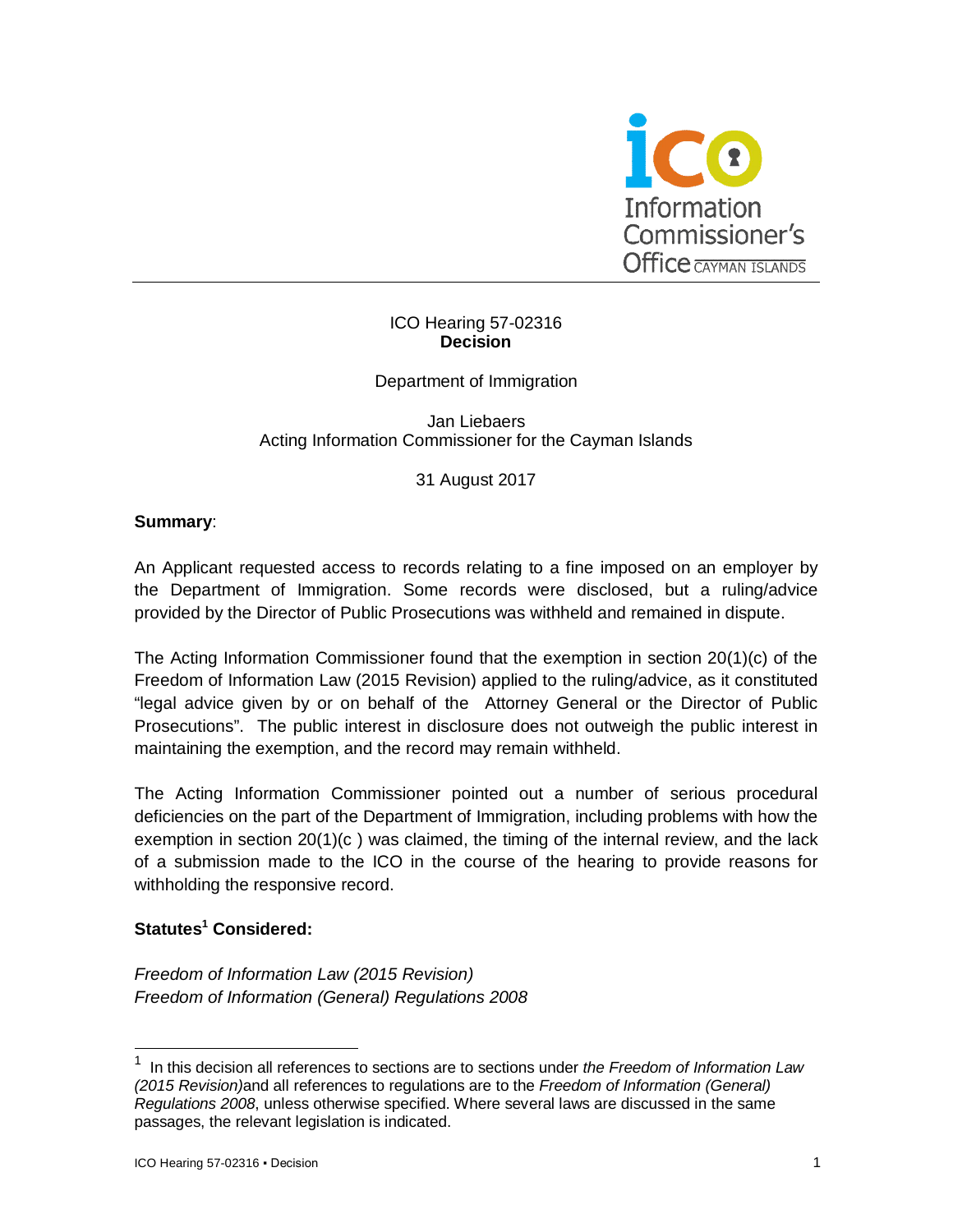# **Contents:**

# **A. INTRODUCTION**

- [1] On 13 May 2016 the Applicant made a request to the Department of Immigration ("the Department") for: (a) the details of a specific fine imposed by the Enforcement Section of the Department on a private company ("the Company"), and (b) the written reasons for a decision which the Applicant alleged had adversely affected [his] interests" in regard to that fine.
- [2] An initial decision by the Department was rendered on 17 June 2016, which denied access to the first part of the request under section 17(b)(i) (actionable breach of confidence), and the second part under 20(1)(c) (legal advice given by, or on behalf of the Attorney General or the Director of Public Prosecutions)
- [3] The Applicant requested an internal review of that decision on 17 July. Upon expiry of the period allowed for the internal review on 17 August, the Department asked the Applicant for an extension to allow more time.
- [4] No internal review having been conducted, the Applicant appealed to the Information Commissioner's Office ("ICO"), which accepted the appeal on 29 November 2016.
- [5] After the fact, the Chief Officer communicated the results of an internal review on 7 December, resulting in the disclosure of the records that are responsive to the first part of the request, and dropping reliance on section 17(b)(i). The Chief Officer maintained the exemption in section  $20(1)(c)$  in regard to the reasons in the second part of the request, which were said to have been provided to the Department by the Director of Public Prosecutions ("DPP").
- [6] Extensive negotiations took place, facilitated by the ICO, and a further record relating to the second part of the request was disclosed by the Department on 17 March 2017. However, the Applicant remained of the opinion that the advice contained in the ruling form provided to the Department on behalf of the DPP, needed to be disclosed.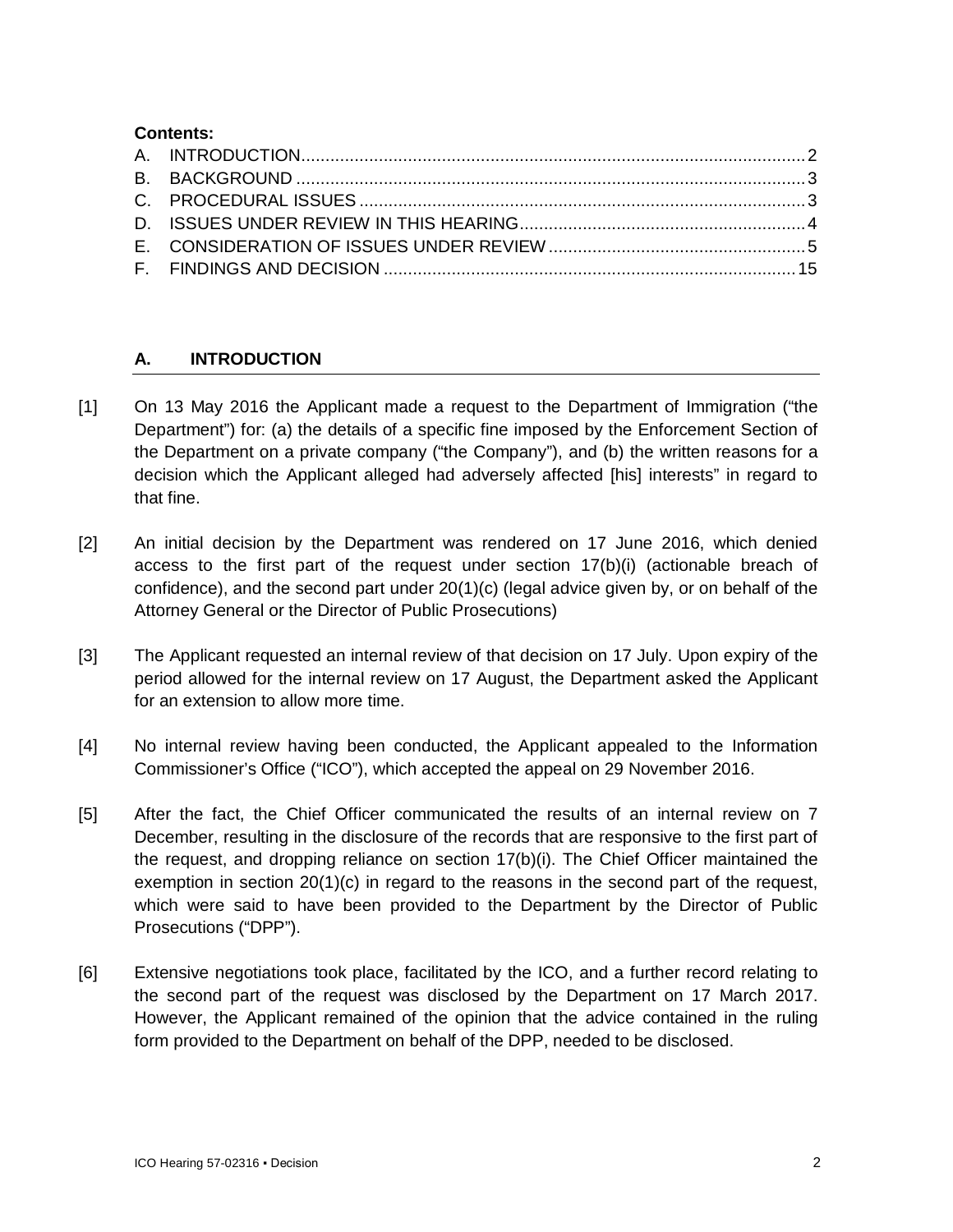- [7] During the ICO's interactions with the Department in the course of the appeal, much time was lost waiting for responses and sending reminders to the Information Manager ("IM"), apparently due to the IM's other work demands.
- [8] In spite of the ICO's attempt at finding an amicable solution, no further common ground could be found between the parties, and the dispute was forwarded to a formal hearing before the Acting Information Commissioner.

# **B. BACKGROUND**

- [9] The Department is responsible for securing Cayman's borders and controlling immigration into the Islands, as well as for issuing Cayman Islands Passports.
- [10] The Department also includes the Business Staffing Plan Board, the Caymanian Status & Permanent Residency Board, the Immigration Boards of Grand Cayman, the Passport & Corporate Office Services Office, and the Work Permit Board.
- [11] In the course of this appeal, the topic of immigration was more or less constantly in the news, with various stories indicating a significant backlog in the processing of applications for permanent residency, and an unusually high number of work permits being issued.

# **C. PROCEDURAL ISSUES**

## **Initial decision claiming the exemption in section 20(1)(c )**

- [12] Subsection 20(2) specifies that an initial decision claiming the exemption in 21(1)(c) may only be made by a Minister or Chief Officer, not by an IM.
- [13] The exemption was initially claimed by the IM on 17 June 2016, which was contrary to the Law.
- [14] Subsequently, the Chief Officer attempted to claim the same exemption in the internal review decision. As explained below, the internal review did not conform to the Law since it was made outside the statutory period allowed for a review, and it was reached after the matter had already been appealed to the Information Commissioner.
- [15] The exemption in section 20(1)(c) was included in the Fact Report and Notice of Hearing in relation to the present hearing, which was agreed by both parties, but the Department did not make a submission to explain which exemptions it is relying on or provide reasons for such reliance, as also described below.
- [16] Therefore, the exemption in section 20(1)(c) has not been claimed correctly either in the initial decision, the internal review decision, or at hearing.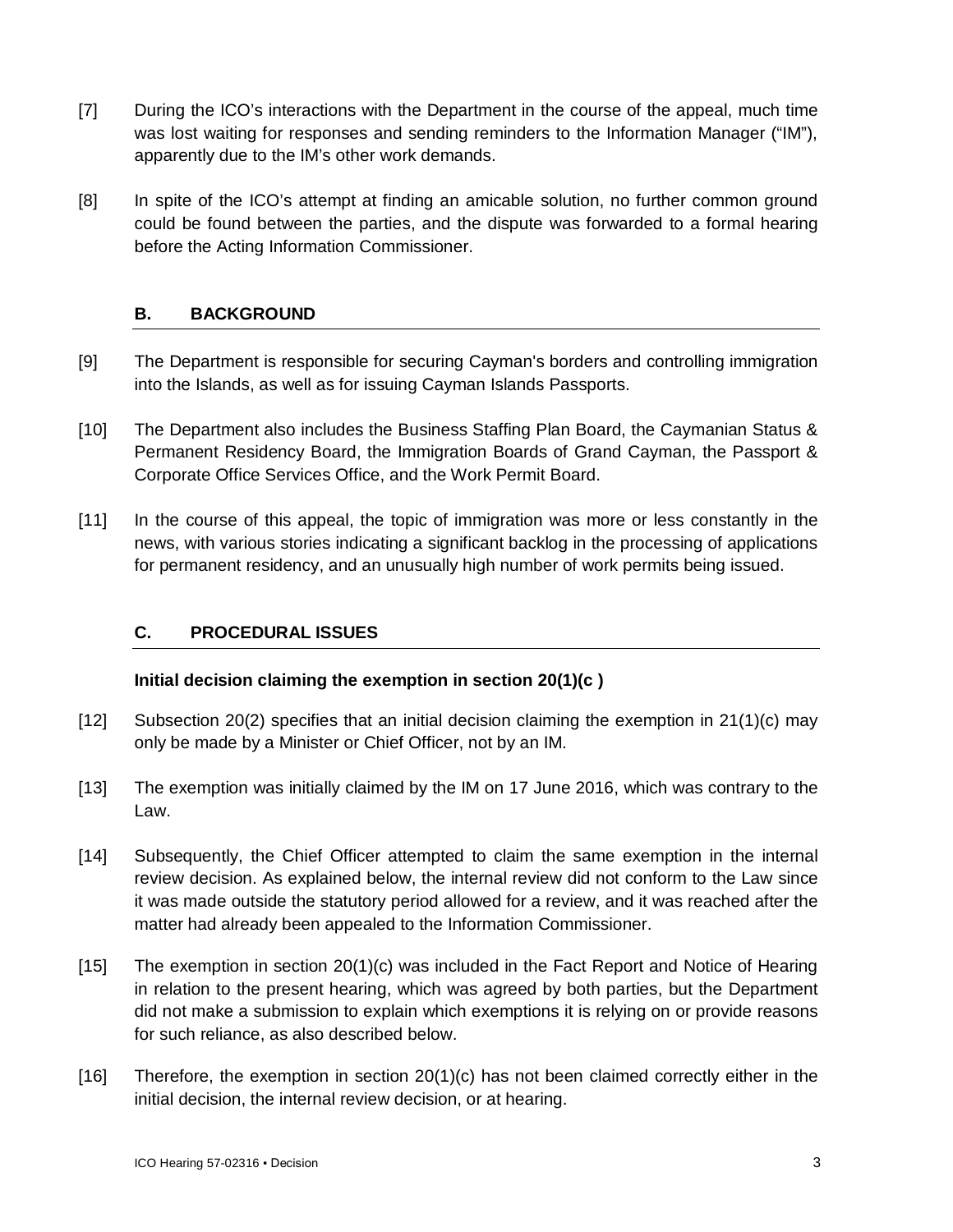- [17] Nonetheless, section 42(4) provides:
	- *(4) On the consideration of an appeal, the Commissioner-*

*(a) may, subject to paragraph (b), make any decision which could have been made on the original application;…*

[18] Out of an abundance of caution, no matter how inadequate the Department's provision of reasons for the withholding of the record, it appears reasonable to me that the Department claims the exemption in section  $20(1)(c)$ , and I will permit the hearing to proceed on that basis.

#### **Timing / extension of the Internal Review by the Chief Officer:**

- [19] Section 33(1) grants an applicant the right to request an internal review where the initial decision of the public authority was, amongst other things, to "refuse to grant access to the record". However, section 34(3)(b) requires that the internal review be conducted within a period of thirty calendar days after the receipt of the application for internal review. The Law does not provide for an extension of the period for an internal review, and all internal reviews must therefore be concluded within 30 calendar days.
- [20] The Applicant requested an internal review on 17 June, but on 17 August, upon expiry of the statutorily allowed period of 30 calendar days, the Department asked for an extension. The Chief Officer of the Ministry of Home Affairs did not communicate his internal review decision until 7 December, several days after the Applicant had applied for an appeal with the Information Commissioner, and the ICO had accepted it.
- [21] Consequently, it was incorrect of the Department to ask the Applicant to agree to an extension of the deadline, and it was inappropriate for the Chief Officer to take almost 6 months for the internal review to be completed.
- [22] When an appeal to the Information Commissioner is made, ICO staff always verifies whether the ICO has jurisdiction. Once an appeal has been accepted, Chief Officers no longer have the option of issuing an internal review decision, especially outside the period of 30 days allowed for the review.

#### **The Department's decision not to make a submission**

[23] In accordance with established ICO appeals policies and procedures, both parties to a hearing agree beforehand to a Fact Report and a Notice of Hearing, which includes a time table for submitting argumentation and reasons. Submissions are then exchanged, and each party gets an opportunity to reply to the other side's arguments, after which all the documentation goes to the Information Commissioner for a binding decision. That, in short, is how the ICO's hearing process is supposed to work.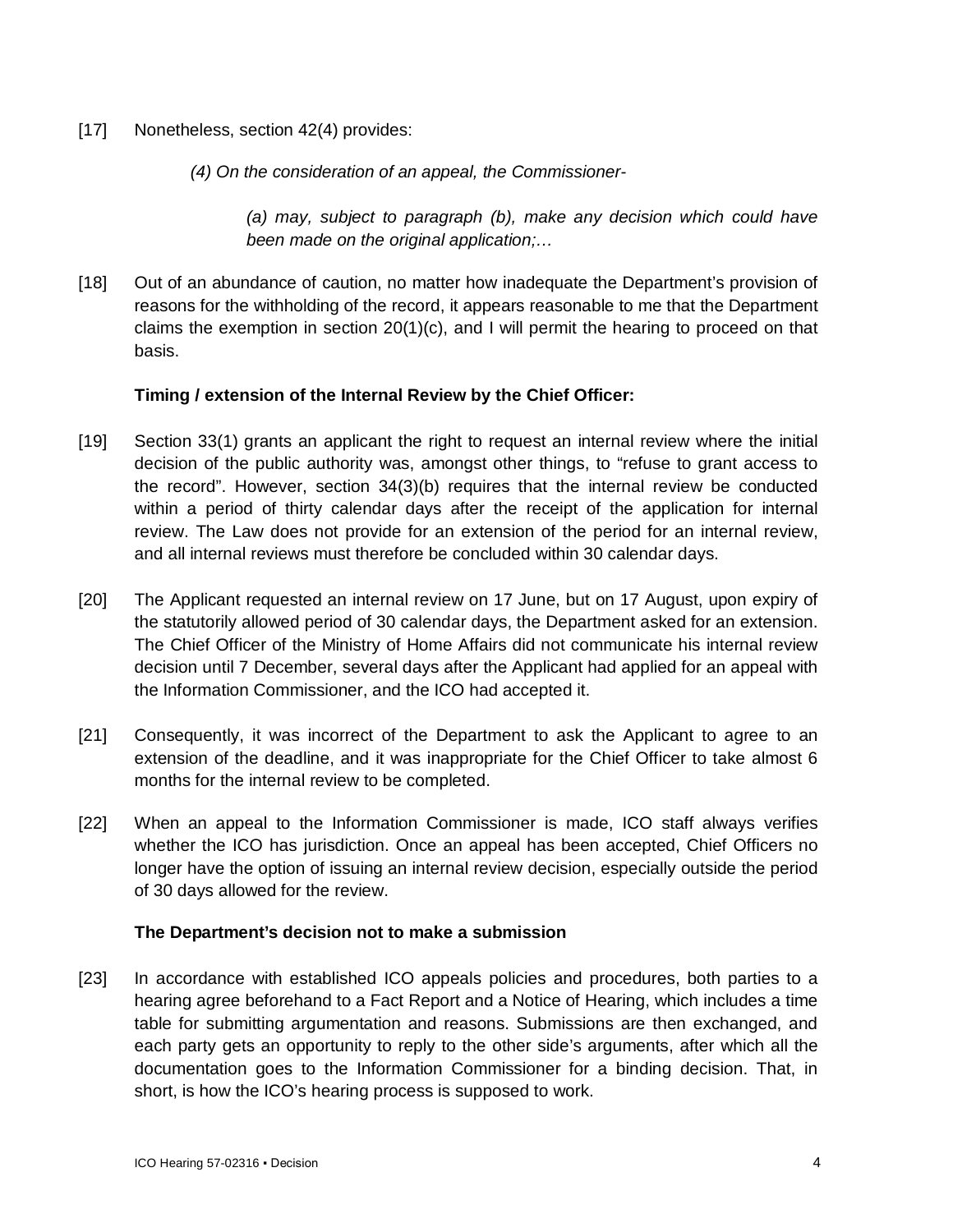- [24] However, despite receiving notification that a formal hearing was being held and agreeing to a Fact Report and a time table for the hearing, the Department informed me at the latest possible time that it would not be making any submissions in this hearing. I did not receive that communication until several deadlines for submissions and reply submissions had already passed, and ICO staff had repeatedly attempted to communicate with the IM about the issue.
- [25] The Department's approach runs afoul of the basic principles of the FOI Law which is based on the premise that all records - except for limited exclusions identified in section 3, to which the FOI Law does not apply – are to be disclosed unless exempted. See also section 6(1), quoted below.
- [26] The FOI Law requires that a public authority which withholds any record from disclosure must provide legal reasons. Therefore, the Department's refusal to make a submission ignores section 27 (of the FOI Law), which states:

*27. Public authorities shall make their best efforts to ensure that decisions and the reasons for those decisions are made public unless the information that would be disclosed thereby is exempt under this Law.*

- [27] I note that section 19 of the Cayman Islands Bill of Rights, which is brought up by the Applicant, expresses a similar requirement to provide reasons.
- [28] Furthermore, section 43(2) squarely puts the onus on the public authority to explain why it withholds records:

*(2) In any appeal under section 42, the burden of proof shall be on the public or private body to show that it acted in accordance with its obligations under this Law.*

[29] In a previous hearing decision I have clarified my views on the duty of public authorities to explain their actions unambiguously:

> *I* wish to make it clear to ... public authorities which may be called upon to argue *an exemption under the FOI Law in the future, that arguments should be supported by cogent and clear evidence, and should be systematically and logically laid out. The burden of proof rests on the public authority to demonstrate how and why any exemption applies, and it is not up to the Information Commissioner to build the case for the public authority.<sup>2</sup>*

[30] Given the clear violation of these statutory obligations and procedural steps, which were communicated to the Department, it is hard to imagine how any public authority can defend its position to withhold a requested record for well over a year, in the end simply to

 $\overline{a}$ 2 Information Commissioner's Office *Hearing Decision 45-00000 The Governor's Office* 15 February 2016 para 157 available on: <http://www.infocomm.ky/images/ICO%20Decision%2045-> 00000%20Governors%20Office%20FINAL%202016-02-15.pdf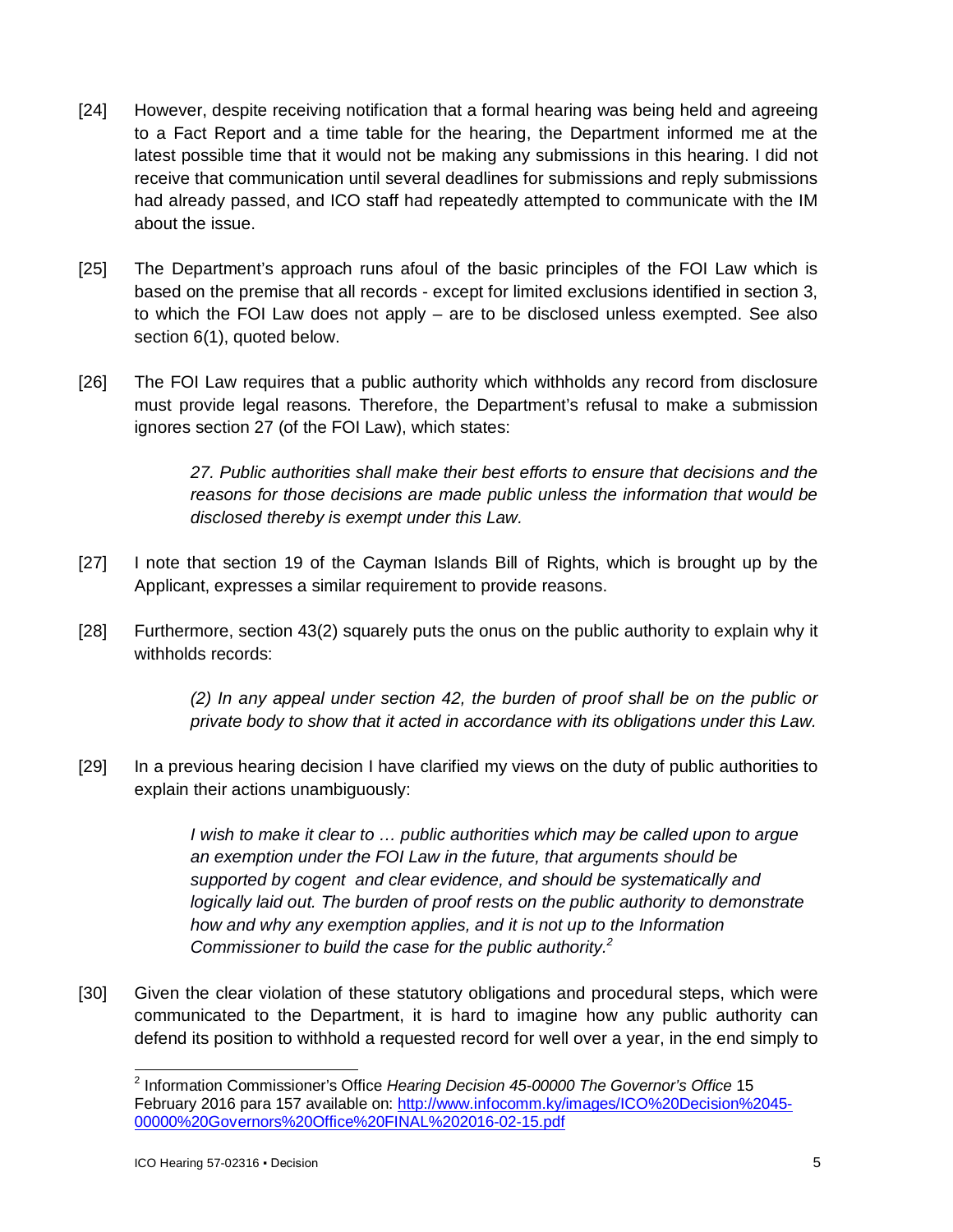refuse giving reasons for doing so, which is what the Department's refusal to provide a submission amounts to.

- [31] This course of action is particularly regretful since the Department has in the past responded to more FOI requests than any other public authority, and its staff should therefore be well aware of the routine requirements of the FOI Law and the ICO. It seems implausible that the lack of communication and cooperation in the present hearing can be attributed to a want of understanding about what is required. Nor can I find a reason why the unrelenting efforts of several ICO staff members who tried to inform the Department of its duties were ignored. Under these circumstances, the Department's refusal to provide reasons for withholding the ruling/advice can only be described as wilful, egregious and unlawful.
- [32] Even a casual reader of the news will realize that immigration resources are currently under severe strain, as several urgent matters demand the attention of a finite number of departmental staff, for instance the ongoing backlog in permanent residence applications and the peak in work permits being processed. While I sympathize with this predicament, such pressures do not in any way absolve the Department – one of the largest departments in the Cayman Islands Government – from meeting its legal obligations in all other statutory areas, including responding to FOI requests and cooperating with the ICO in the course of appeals and hearings.
- [33] Despite the broad investigatory powers granted to the Information Commissioner by section 45(1), which include "requiring the production of evidence and compelling witnesses to testify", I do not believe it would be correct for me to try and compel the Department to justify the withholding of the requested record, since it refused to defend its own position voluntarily, even after repeated reminders.
- [34] In my mind the Department's refusal to provide reasons for withholding the requested record demonstrates a blatant lack of respect for the laws of the Cayman Islands, the FOI Law and the ICO. There is no excuse for it, and I feel that I would be justified on that basis alone, to order the record disclosed.
- [35] As I stated in a previous hearing decision:

*I categorically reject that it is up to the Commissioner to consider each and every possible exemption which might apply in any given case proactively. Doing so would undermine the appeal process which has been carefully crafted with*  fairness and expediency in mind, and would be highly likely to invite a cavalier *attitude on the part of many public authorities in regard to their duty to provide reasons for decisions under the FOI Law. Furthermore, placing the burden on the Information Commissioner, as put forward by the Portfolio, contradicts section 43(2) [quoted above].*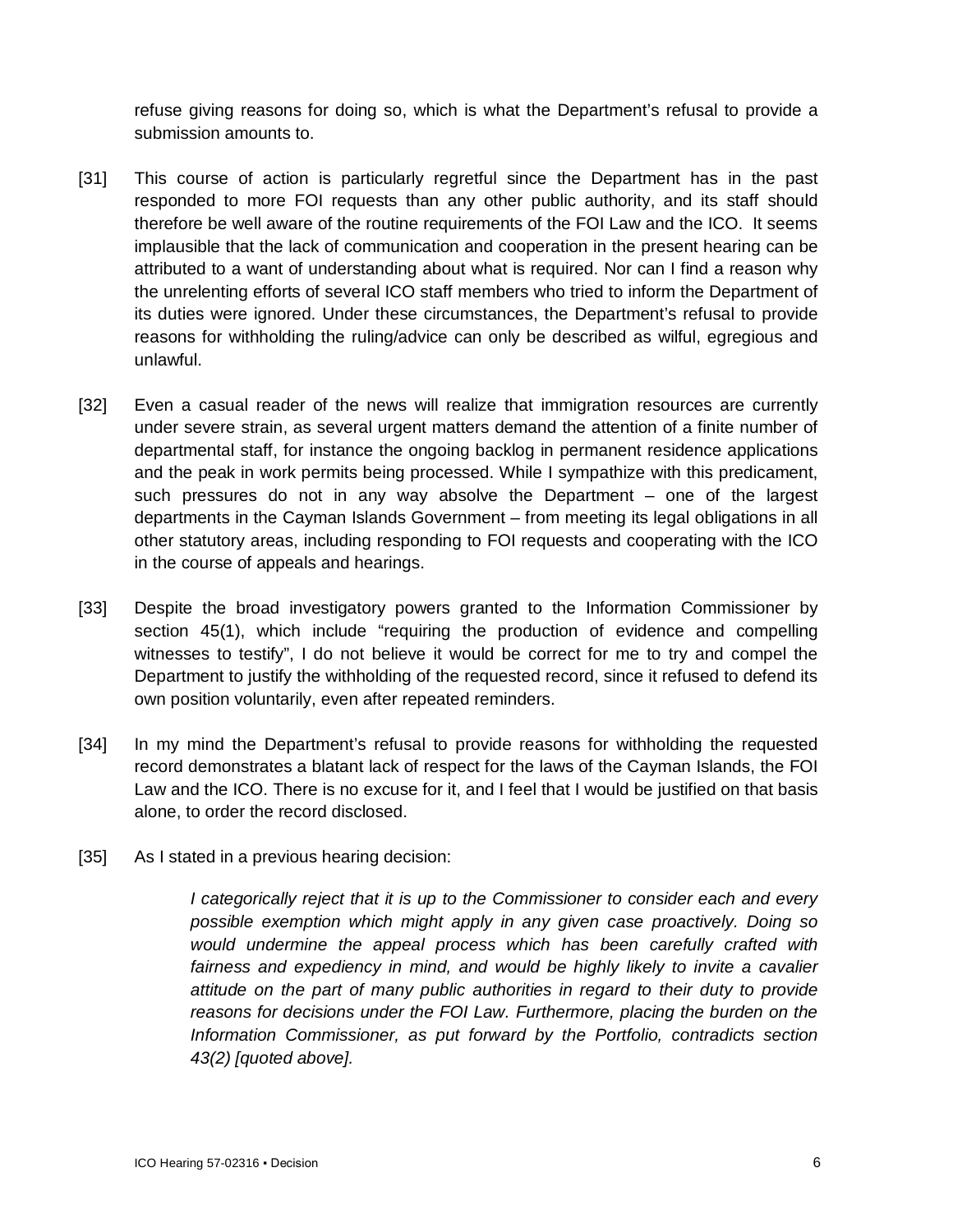*…It is not up to the Information Commissioner to raise and consider every possible exemption that might apply in a given case since the burden of proof is squarely on the public authority, but I accept that it is within the discretion of the Information Commissioner to take into consideration an exemption on his own initiative, or one that is raised late… <sup>3</sup>*

[36] Upon careful reflection, and out of an abundance of caution, I feel it is proper for me to consider the exemption, where there is *prima facie* evidence in the document itself or in the preliminary documentation to this hearing, that the exemption applies, and, if it is engaged, conduct the required public interest test, regretfully without the benefit of detailed argumentation from the Department. I will proceed with this hearing on that basis.

# **D. ISSUES UNDER REVIEW IN THIS HEARING**

- [37] Consequently, despite the serious deficiencies explained above, this hearing moves forward on the basis that the Department claims the exemption in section  $20(1)(c)$  is engaged in respect of the ruling/advice form provided to the Department by, or on behalf of, the DPP.
- [38] Therefore, the issue under review in this hearing is:
	- **Whether the responsive record is exempt from disclosure under section 20(1)(c) of the FOI Law, and, if so, whether access shall nonetheless be granted in the public interest.**

## **E. CONSIDERATION OF ISSUE UNDER REVIEW**

- **Whether the responsive records are exempt from disclosure under section 20(1)(c) of the FOI Law, and, if so, whether access shall nonetheless be granted in the public interest.**
- [39] Section 6(1) grants a general right of access:

*6. (1) Subject to the provisions of this Law, every person shall have a right to obtain access to a record other than an exempt record.*

 $\overline{a}$ 3 Information Commissioner's Office *Hearing Decision 43-00814 Portfolio of Legal Affairs* 10 April 2015 paras 19 and 21 available on: <http://www.infocomm.ky/images/ICO%20Decision%2043-> 00814%20Legal%20Affairs%20FINAL%202015-04-10%20JL.pdf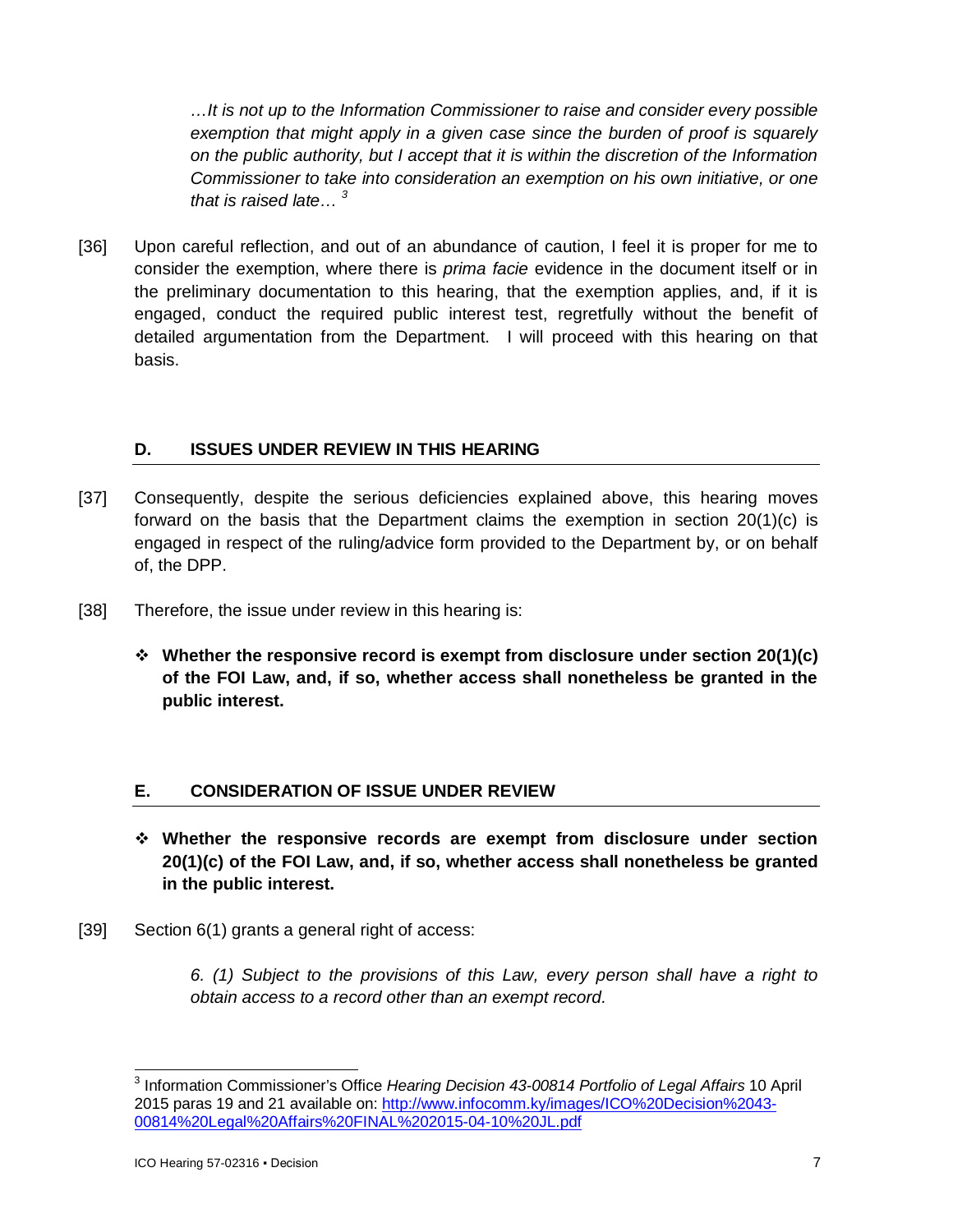[40] Section 20(1)(c) provides for an exemption relating to advice from the Attorney General and the DPP:

*20. (1) A record is exempt from disclosure if-*

*(c) it is legal advice given by or on behalf of the Attorney General or the Director of Public Prosecutions; or*

- $[41]$  Section 20(2)(b) applies to subsection 20(1)(c), as follows:
	- *(2) The initial decision regarding-*

*…*

*…*

*(b) subsection (1)(b), (c) and (d) shall be made not by the information manager but by the Minister or chief officer concerned.*

[42] Section 20(1)(c) is subject to a public interest test by virtue of section 26 which states:

*26. (1) Notwithstanding that a matter falls within sections 18, 19(1)(a), 20(1)(b), (c) and (d), 21, 22, 23 and 24, access shall be granted if such access would nevertheless be in the public interest.*

*(2) Public interest shall be defined in regulations made under this Law.*

[43] Regulation 2 defines public interest as follows:

*"public interest" means but is not limited to things that may or tend to-*

- *(a) promote greater public understanding of the processes or decisions of public authorities;*
- *(b) provide reasons for decisions taken by Government;*
- *(c) promote the accountability of and within Government;*
- *(d) promote accountability for public expenditure or the more effective use of public funds;*
- *(e) facilitate public participation in decision making by the Government;*
- *(f) improve the quality of services provided by Government and the responsiveness of Government to the needs of the public or of any section of the public;*
- *(h) deter or reveal wrongdoing or maladministration;*
- *(i) reveal information relating to the health and safety of the public, or the quality of the environment or heritage sites, or measures to protect any of those matters; or*
- *(j) reveal untrue, incomplete or misleading information or acts of a public authority.*

#### **The position of the Department:**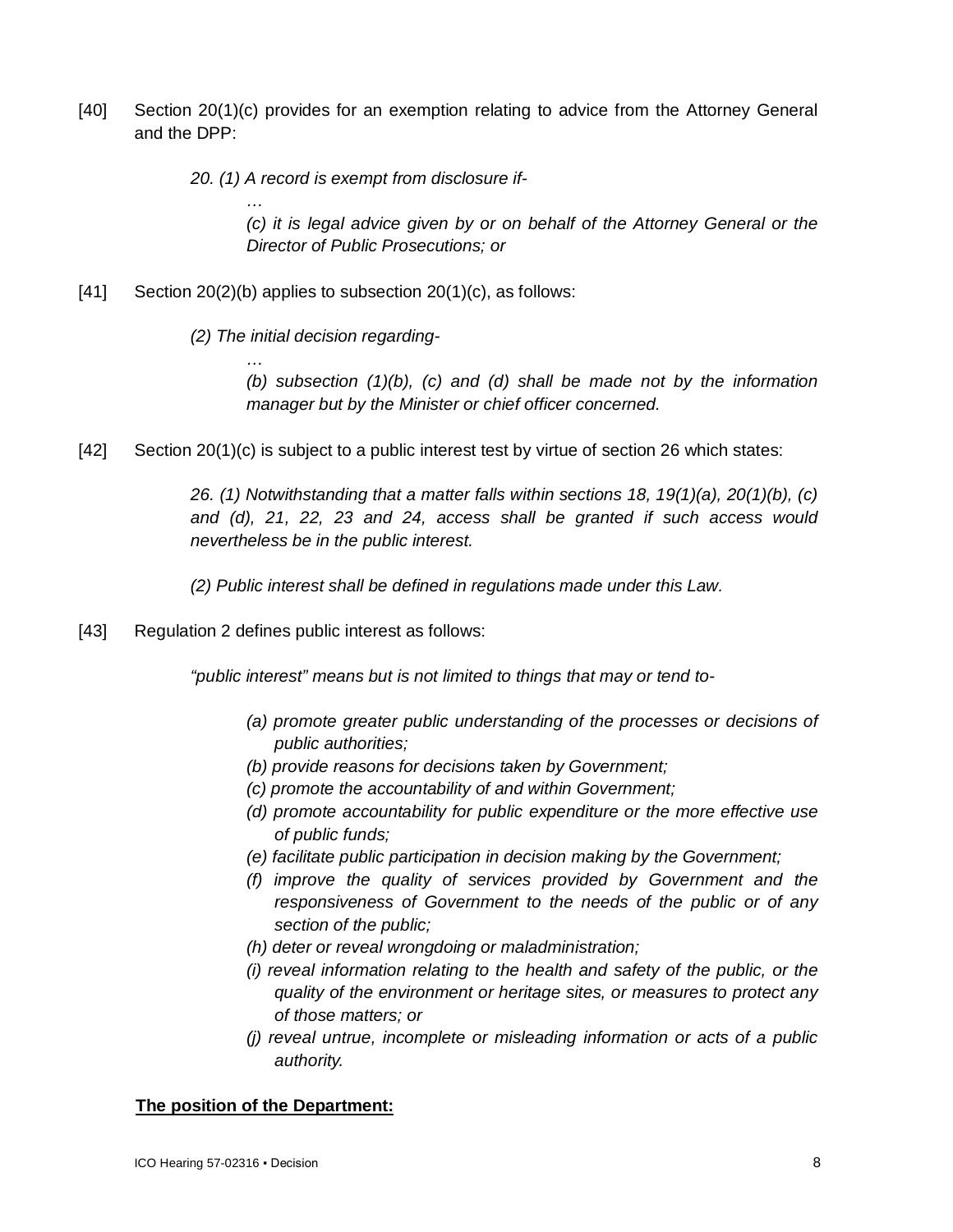[44] The Department has not made any submission or reply submission in this hearing, and has therefore not provided me with any arguments or reasons for withholding the requested record, in relation to the exemption in section 20(1)(c) or any other exemptions.

## **The position of the Applicant:**

- [45] The Applicant has not made a submission, but points to his email message of 18 July 2017, which he sent to the ICO when considering the Fact Report relating to this hearing, for his views.
- [46] It that message, the Applicant expressed the view that, in addition to the sections of the Immigration Law cited in his original request, I should also consider section 19 of the Bill of Rights, and sections 10, 13, 17 and 19 of the Anti-Corruption Law, respectively dealing with bribery, breach of trust, abuse of office and conflict of interest, as well as:

…any other sections that could be applicable in the delivery of such *legal advice on work permit matters where Caymanians/Caymanian spouses have been discriminated against and disenfranchised by the granting of work permits for jobs they're qualified for, especially considering the fact that the legal advise [sic] was delivered by persons who would otherwise be on work permits themselves if not for being employed by Government.*

[47] The Applicant states that he has "no evidence at this time of any corruption concerns", but he believes this should nonetheless 'fall part of the ICO Commissioner's consideration as to "whether access shall nonetheless be granted in the public interest".'

## **Discussion:**

[48] The record in dispute in this hearing is a ruling/advice from the DPP, which is a document I understand to mean:

> *a formal advice or recommendation based on collected statements of potential witnesses as well as other material to the investigating entity.<sup>4</sup>*

- [49] The ruling/advice in dispute in the present appeal contains recommendations from the DPP to the Department in regard to certain alleged infractions by a number of private companies, including the cases the Applicant specifically asked about.
- [50] The exemption in section 20(1)(c) has not yet been fully explored in previous decisions of the Information Commissioner.

 $\overline{\phantom{a}}$ <sup>4</sup> Office of the Director of Public Prosecutions (Jamaica) *The Decision to Prosecute: A Jamaican Protocol* April 2012 p.7 available on: <http://dpp.gov.jm/sites/default/files/pdf/Prosecution%20Protocol.pdf>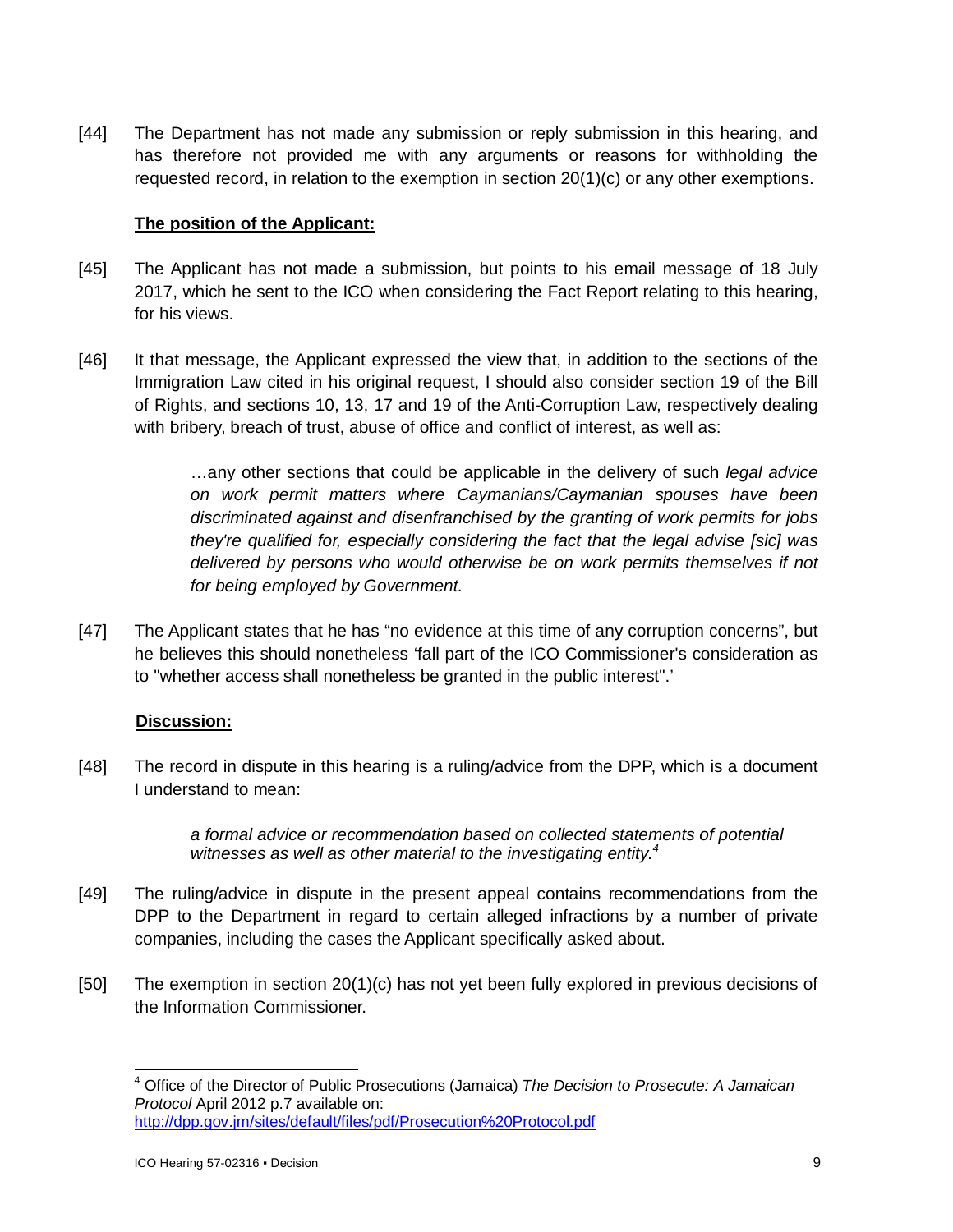- [51] At first sight, it may seem puzzling why a separate exemption for legal advice from or on behalf of the Attorney General (AG) or the DPP is necessary, since section 17(a) already covers records subject to legal professional privilege (LPP).
- [52] Unlike section 17(a), which is an absolute exemption, section  $20(1)(c)$  is subject to a public interest test by virtue of section 26(1). In other words, the legislators saw fit to hold the AG and DPP to a higher level of public scrutiny and accountability than legal advice communicated by other professional legal advisors.
- [53] If so, it seems to me that the exemptions in sections  $17(a)$  and  $20(1)(c)$  should not apply simultaneously to the same record, as legal advice is either given by the AG or DPP, or by another professional legal advisor. In other words, if the legal advice emanates from, or is made on behalf of, the AG or DPP, the exemption in section 17(a) cannot be claimed, and vice versa.
- [54] Although it is of course reasonable in certain circumstances for a public authority to claim more than one exemption in relation to a responsive record, this approach is consistent with what I wrote previously about overlapping exemptions:

*A public authority must…use the exemption that best matches the "applicable interest" it is aiming to protect.<sup>5</sup>*

- [55] The ruling/advice in this hearing is a communication received by the Department from its professional legal advisor in the Office of the DPP. It contains confidential legal advice within the relevant legal context, and it has not been claimed that it has been disclosed or that privilege was otherwise waived.
- [56] In the UK, a ruling/advice made by the Crown Prosecution Service (CPS) the parallel entity to the Cayman Islands' DPP - is referred to as a "charging decision". There have been only a very small number of appeals to the UK Information Commissioner in relation to requests for access to charging decisions under the UK Freedom of Information Act 2000 (FOIA). None of these have been upheld by the Commissioner, and in all cases the records have remained withheld.
- [57] The UK's FOIA is differently structured than the Cayman Islands FOI Law, in that there is no separate exemption for legal advice provided by the Attorney General or DPP/CPS. In the UK it is the exemption relating to legal professional privilege (LPP) (section 42(1) of FOIA) which is applied to withhold charging decisions. More specifically, CPS charging decisions are not protected by "legal advice privilege", but by "litigation privilege". According to the UK Commissioner LPP is:
	- *14. …a common law concept that protects the confidentiality of communications between a lawyer and client. In Bellamy v the Information Commissioner and the*

<sup>-</sup><sup>5</sup> Information Commissioner' Office Hearing Decision 41-0000 The Governor's Office 10 July 2014 para 41 available on:<http://www.infocomm.ky/images/ICO%20Decision%2041-> 00000%20Governors%20Office%202014-07-10.pdf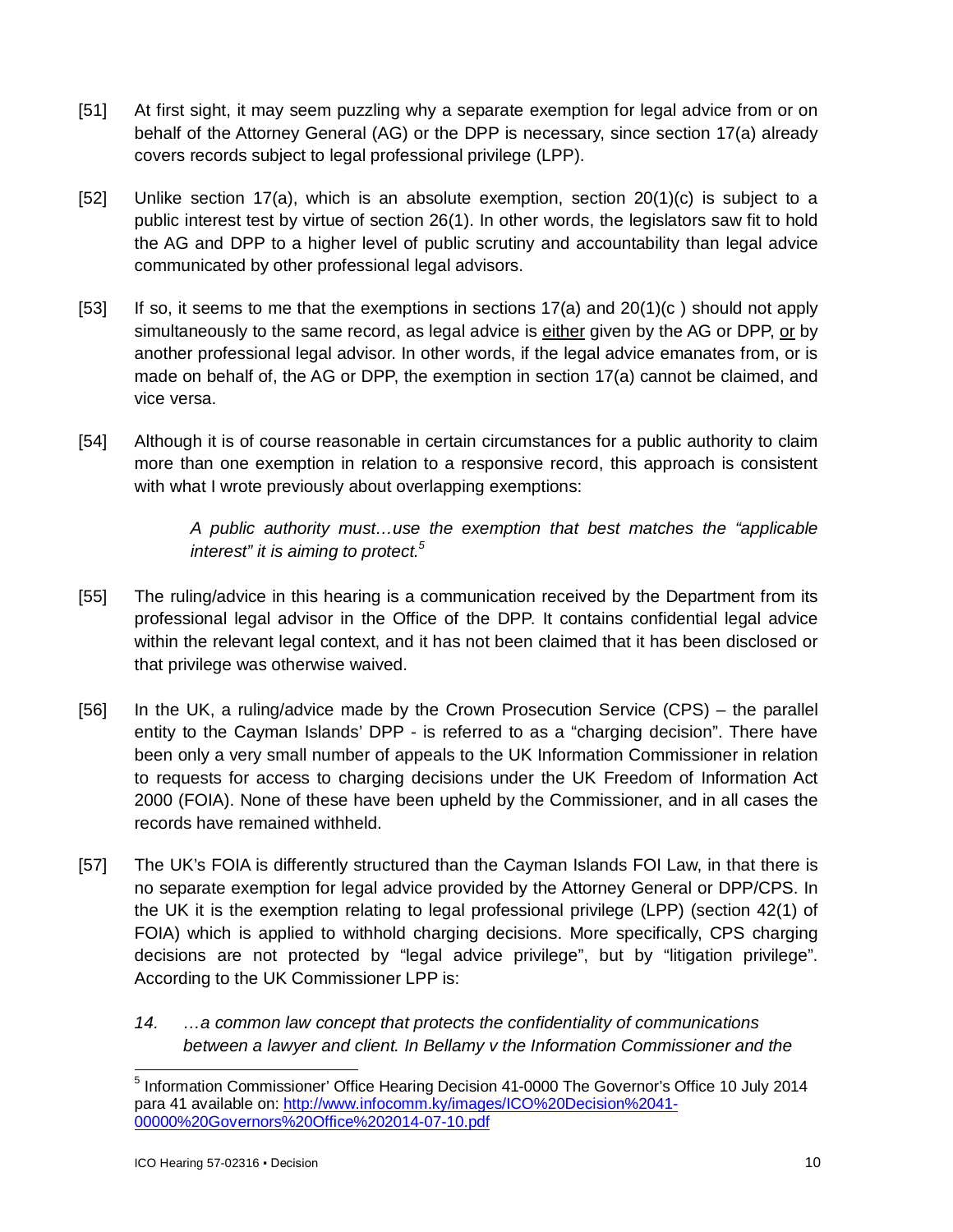*Secretary of State for Trade and Industry (EA/2005/0023, 4 April 2006) the Information Tribunal described it as:* 

> *"… a set of rules or principles which are designed to protect the confidentiality of legal or legally related communications and exchanges between the client and his, her or its lawyers, as well as exchanges which contain or refer to legal advice which might be imparted to the client, and even exchanges between the clients and third parties if such communication or exchanges come into being for the purpose of preparing for litigation."*

- *17. In this case litigation privilege is the relevant privilege. For information to be covered by litigation privilege, it must have been created for the dominant purpose of giving or obtaining legal advice, or for lawyers to use in preparing a case for litigation. It can cover communications between third parties so long as they are made for the purposes of the litigation.*
- *19. Litigation privilege applies to a wide variety of information, including advice, correspondence, notes, evidence or reports. The Commissioner has reviewed the withheld information and is satisfied that it consists of communications made for the dominant purpose of litigation, as it refers to the possible charging of Robert Black with the abduction and murder of Genette Tate. The Commissioner is therefore satisfied that the information is held for the dominant purpose of assisting in proposed litigation and that it attracts legal professional privilege.<sup>6</sup>*
- [58] I accept this reasoning, and believe it should *mutatis mutandis* be extended to the question before me in the present hearing.
- [59] **Therefore, the DPP ruling/advice which is the subject of this hearing is "legal advice given by or on behalf of the … Director of Public Prosecutions", and the exemption in section 20(1)(c) applies to it.**

## **Public Interest Test**

- [60] Notwithstanding that the exemption in section 20(1)(c) applies, by virtue of section 26(1) the responsive record may, nevertheless, be disclosed if doing so would be in the public interest.
- [61] Because the Department did not make a submission, they have not provided any public interest considerations for or against disclosure.

 $\overline{a}$ 6 Information Commissioner (UK) Decision Notice Crown Prosecution Service 10 May 2017 FS 50633763 paras 14, 17 and 19, available on: [https://ico.org.uk/media/action-weve-taken/decision](https://ico.org.uk/media/action-weve-taken/decision-)notices/2017/2014105/fs50633763.pdf; see also: Information Commissioner (UK *Decision Notice Crown Prosecution Service* 26 February 2013 FS 50462902 available on: [https://ico.org.uk/media/action-weve-taken/decision-notices/2013/805954/fs\\_50462902.pdf](https://ico.org.uk/media/action-weve-taken/decision-notices/2013/805954/fs_50462902.pdf)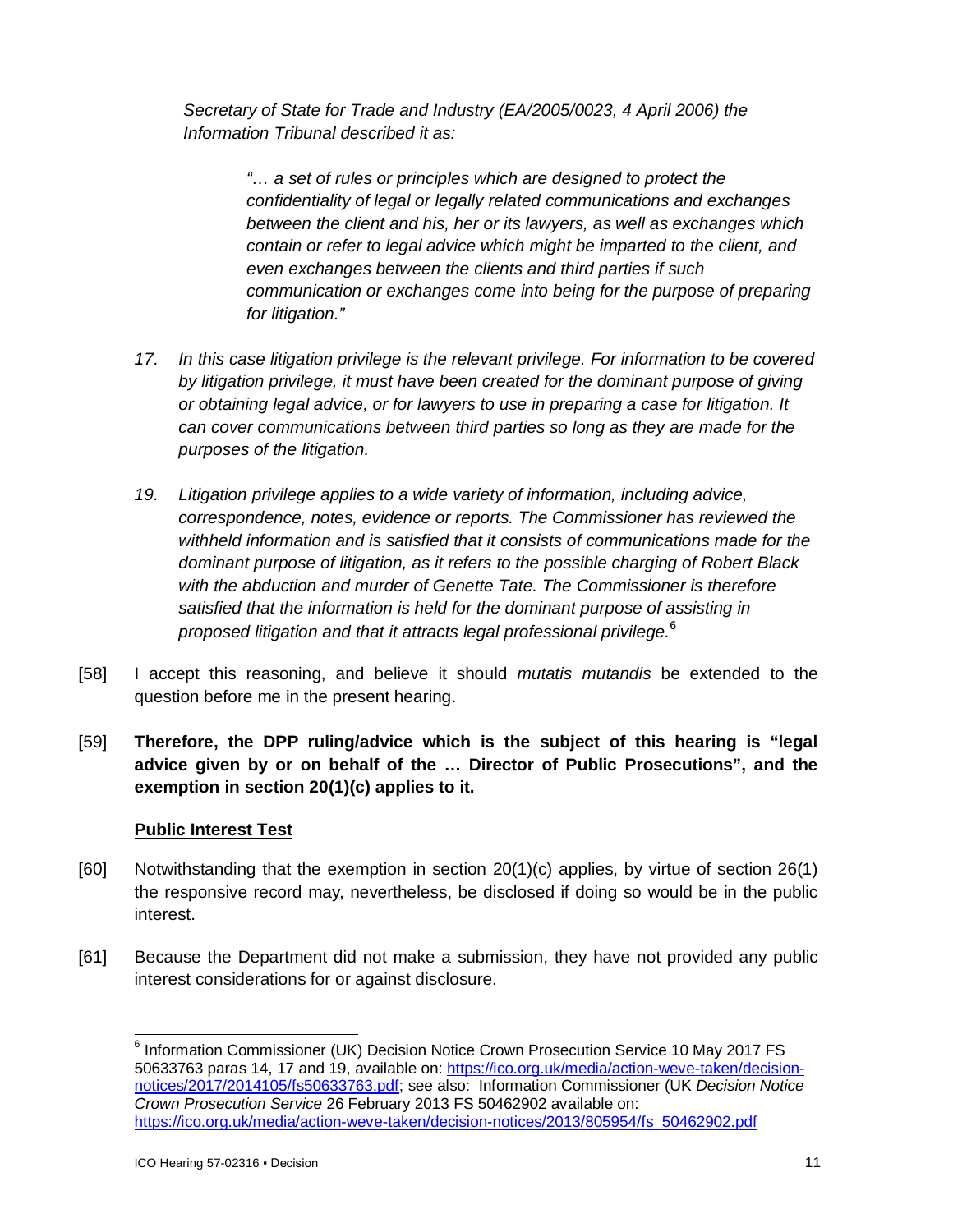- [62] The Applicant has formulated some general public interest considerations, as quoted above. I have already discussed the impact of section 19 of the Bill of Rights above. As far as sections 10, 13, 17 and 19 of the Anti-Corruption Law (2016 Revision) are concerned, these deal respectively with bribery and breach of trust in relation to public officers, influencing or negotiating appointments or dealing in offices, and conflicts of interests. The Applicant places these considerations in the context of perceived discrimination against Caymanians, and appears to question the integrity of prosecutors, "who would otherwise be on work permits themselves if not for being employed by Government". However, the Applicant states he has "no evidence at this time of any corruption concerns". <sup>7</sup>
- [63] The Applicant's references to implied wrongdoings on the part of departmental staff and others are not substantiated in any way in the documentation that I have seen, most of which has been disclosed to the Applicant in the earlier stage of the FOI appeal. Instead, the records document a defined process which seems to have been followed meticulously by the Department, resulting in fines at a level determined by the relevant policy. I did not see any hint of wrongdoing on the part of DPP or Departmental staff, and the Applicant's accusations appear to me entirely unfounded, as he himself seems to agree.
- [64] After considering the records that have already been released to the Applicant, I believe that information adequately explains why the Department made the decision it did and therefore adequately ensures its accountability to the public.
- [65] There are general public interest factors in favour of disclosing the ruling/advice, such as the promotion of greater understanding of the processes and decisions of public authorities, the promotion of accountability of and within Government, the promotion of accountability for public expenditure (or, in this case, revenue in the form of fines imposed by the Department).
- [66] International research shows that similar rulings or advice from prosecutors is not disclosed except to the police or other investigating body (such as the Department of Immigration in the present case). For example, in the Irish Republic the DPP:

*…does not give reasons to anyone else. This policy has been supported in recent years by a number of High Court and Supreme Court decisions… In many cases, giving a reason in public could amount to condemning a person without a trial. For example, the reason a person was not prosecuted might be because a key witness was abroad and would not come back to give evidence. But to say this publicly would be like saying that the accused was guilty even though he or she did not have a trial.*

*Sometimes, the reason may be something that would be unfair to make public, such as the medical condition of a witness.*

 $\overline{a}$  $7$  See paras 45-47 above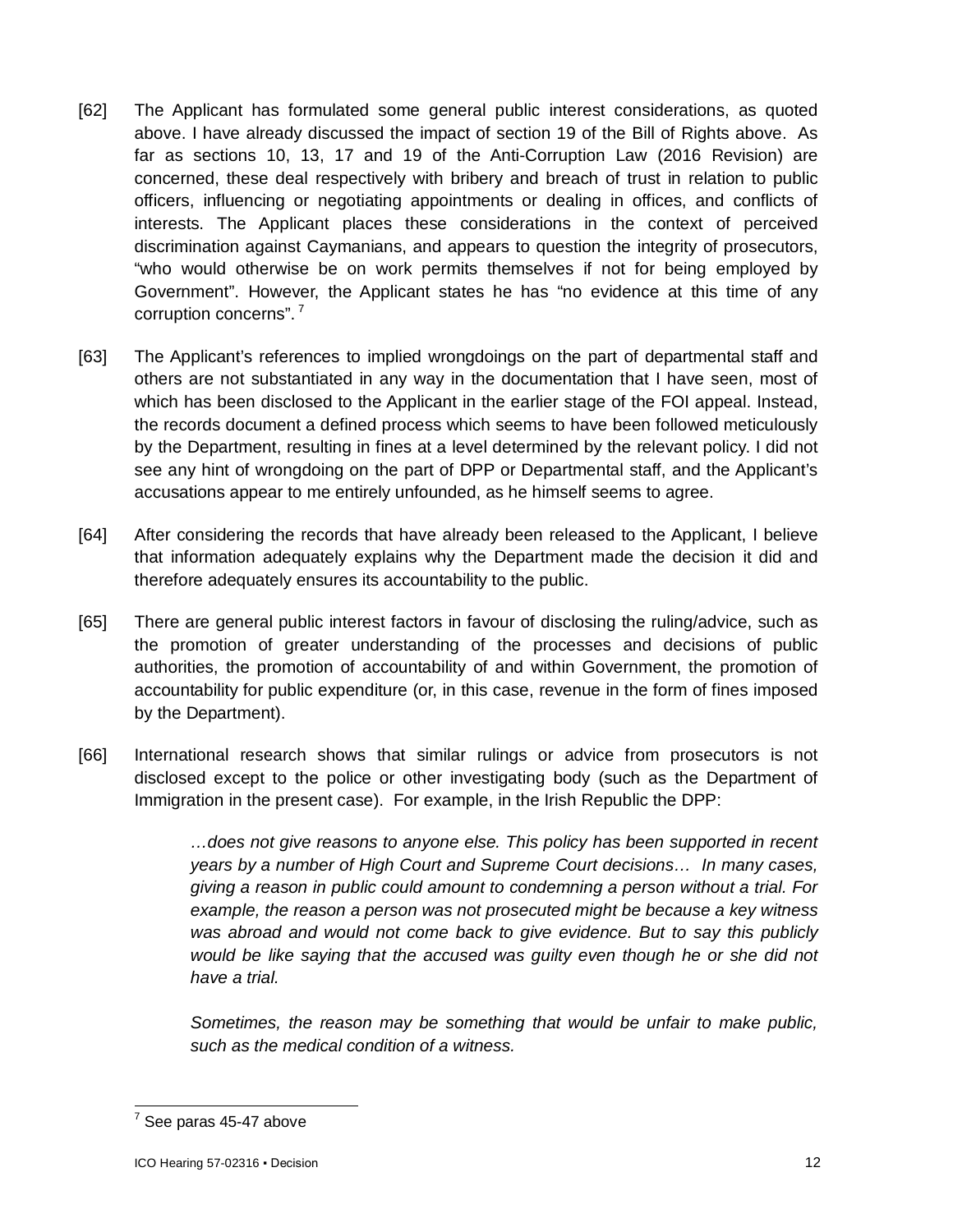*If reasons were given in some cases but not in others, people might jump to the wrong conclusions about cases where no reason was given. <sup>8</sup>*

[67] In the UK, where the exemption for LPP itself is subject to a public interest test, guidance from the UK Information Commissioner clarifies that the general public interest inherent in the exemption is strong,

> *...due to the importance of the principle behind LPP: safeguarding openness in all communications between client and lawyers to ensure access to full and frank legal advice, which in turn is fundamental to the administration of justice.<sup>9</sup>*

[68] The UK Information Tribunal, basing itself on numerous legal authorities, concluded in regard to the public interest test in relation to records subject to LPP:

> *…there is a strong element of public interest inbuilt into the privilege itself. At least equally strong counter-vailing considerations would need to be adduced to override that inbuilt public interest. …it is important that public authorities be allowed to conduct a free exchange of views as to their legal rights and obligations with those advising them without fear of intrusion, save in the most clear case, of which this case is not one.<sup>10</sup>*

[69] **Therefore, in view of the above, in the present case the public interest in disclosing the responsive record, i.e. the ruling/advice of the DPP to the Department, does not outweigh the public interest in maintaining the exemption, and the record may consequently continue to be withheld.** 

## **F. FINDINGS AND DECISION**

Under section 43(1) of the *Freedom of Information Law, 2007* for the reasons stated above I make the following findings and decision.

- 1. I find that the ruling/advice from the Director of Public Prosecutions which is the subject of this hearing is "legal advice given by or on behalf of the … Director of Public Prosecutions", and the exemption in section 20(1)(c) of the Freedom of Information Law (2015 Revision) applies to it.
- 2. After conducting a public interest test under section 26(1) of the Freedom of Information Law (2015 Revision), I find that the public interest in disclosing the responsive record, i.e. the ruling/advice of the DPP to the Department of

 $\overline{a}$ 

Office of the Director of Public Prosecutions (Ireland) "The Role of the DPP" available on: [http://www.dppireland.ie/about\\_us/the-role-of-the-dpp/](http://www.dppireland.ie/about_us/the-role-of-the-dpp/)

<sup>9</sup> Information Commissioners Office (UK) *Legal professional privilege (section 42). Freedom of Information Act Version 1.3* 14 April 2016 para 52

<sup>&</sup>lt;sup>10</sup> Information Tribunal *Christopher Bellamy v The Information Commissioner and The Secretary of State for Trade and Industry* EA/2005./0023 4 April 2006 para 35